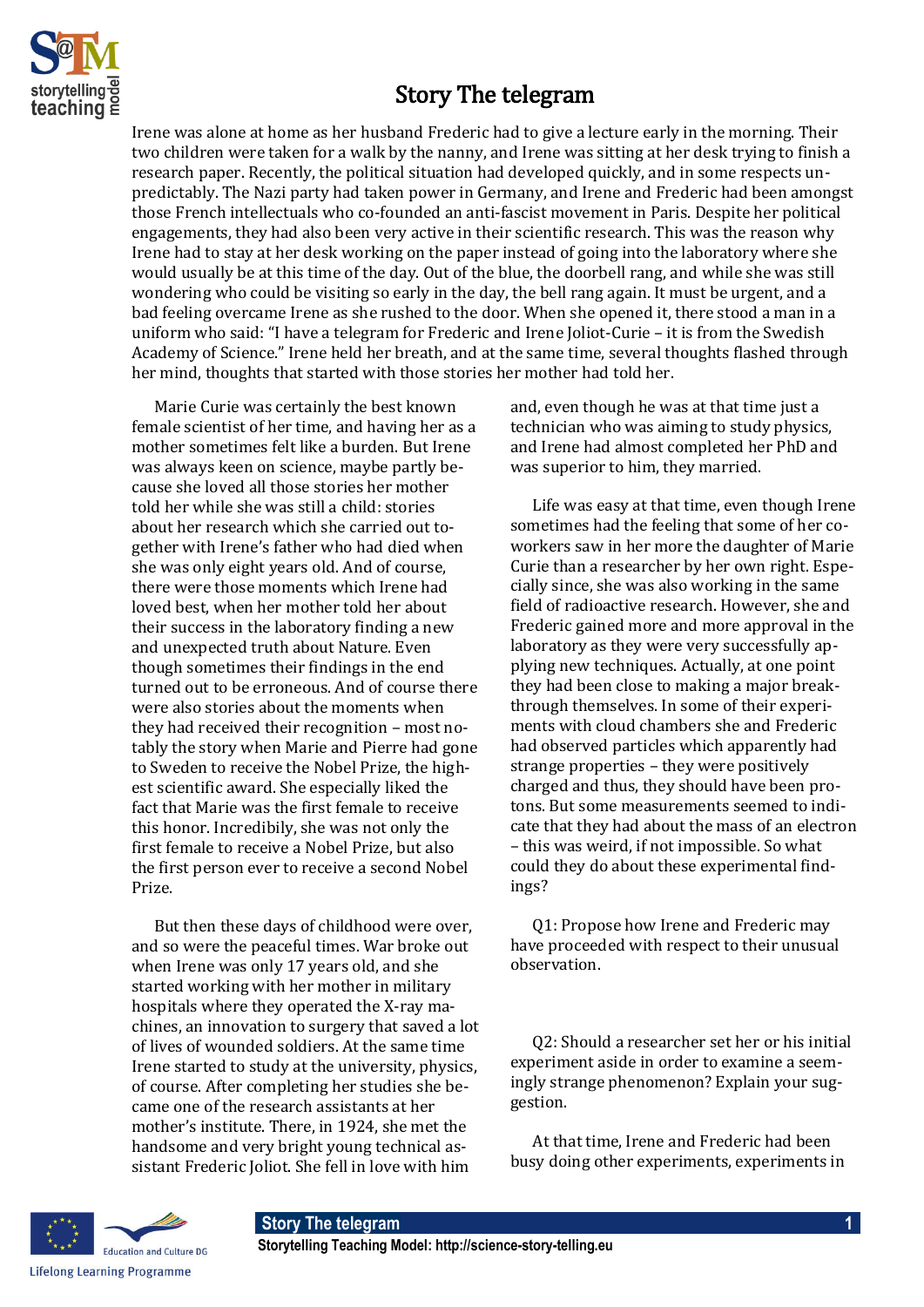which different materials were exposed to  $\alpha$ radiation. They discussed whether they should investigate this strange phenomenon further. Irene argued: "Let us set this result aside, it is probably just an artifact of the apparatus – you know how error sensitive the mass determination can be." Frederic agreed: "Yes, and our experiments with the  $\alpha$ -particles are going well – particularly the exposure of materials containing Hydrogen show really interesting results – it seems that we have produced another mechanism of emitting free protons." It was only nine months later when Frederic entered the laboratory with a journal in his hand and said excitedly: "Irene, the new Physical Review has arrived and there is an article by a certain Mr. Anderson. He claims to have found traces of a positive electron which he calls a positron." Irene took the article, quickly glanced through it, looked carefully at the pictures from the cloud chamber that were printed in the article, and said: "This is very similar to our findings, maybe it was not an artifact after all. We probably should redo these experiments as soon as possible." They looked at each other and smiled, on the one hand a bit disappointed as they were well aware that it was too late to claim priority for the discovery of positrons, but on the other hand they were pleased to know that their experiments were contributing to the development of scientific knowledge.

Q3: Why is Anderson considered to be the researcher who gave the first experimental evidence of the positron?

Q4: Is this fair? Explain your opinion.

As it turned out, their experimental results actually served as additional empirical evidence for the existence of the positron; however, this was just supporting Anderson's work. But in some sense, things were even more disappointing. Irene and Frederic had to learn that the experiments which they had continued instead of turning towards the analysis of the strangely behaving particle, had led to similar results. In these experiments, they had traced the particles that were emitted from materials containing Hydrogen when exposed to αradiation. Initially they had considered these particles to be protons, but then a paper by the English researcher Chadwick appeared in

which those particles were characterized as being something new, namely particles without a charge and about the mass of a proton. Once Chadwick had identified these as neutrons, all Irene and Frederic could do was once again to confirm his experimental findings.

However, there was something else that puzzled them, something that seemingly had not been noticed by other researchers: Irene wondered, "If Chadwick's findings are correct, and our data seems to confirm his so-called neutron, then how does it work?" Frederic looked up from his instrument and said in a somewhat frustrated voice: "I really don't know, Irene. When a proton is emitted from the Aluminum, it is obvious. We get a Silicon atom. But what kind of atom can be formed when a neutron is emitted? And what is worse, we also have these positrons that are emitted as well – I have no idea how to explain that." "Well, if we have a neutron and a positron, that would bring us back to silicon. However, it would be very unusual to have triggered emission of the two particles simultaneously. Let us carry out the experiment once again."

Irene and Frederic set up the apparatus and started to observe once again. However, the results remained unchanged, and Frederic finally removed the α-particle source. Irene was still looking at the set-up and suddenly became excited: "Frederic look, there is still a trace of a positron." Frederic looked up and said: "No this can't be, you probably have just misinterpreted something." But Irene was sure: "There was still a trace of a positron. Look, there just was another one." "Impossible" mumbled Frederic, but he came back and took a look himself. He waited. "Nothing", he said, "I don't see anything unusual." But Irene insisted: "This is something we have to check once again."

Q5: What is so exciting about the observation Irene had made?

Q6: Should Irene and Frederic repeat the experiment? What if they don't observe traces of positrons after removing the  $\alpha$ -source?

Frederic brought back the  $\alpha$ -source, they irradiated the aluminum foil once again for some time, removed the source and observed the traces. "There!" Frederic and Irene said, or nearly shouted, almost simultaneously. "That



**2 2 Story The telegram**